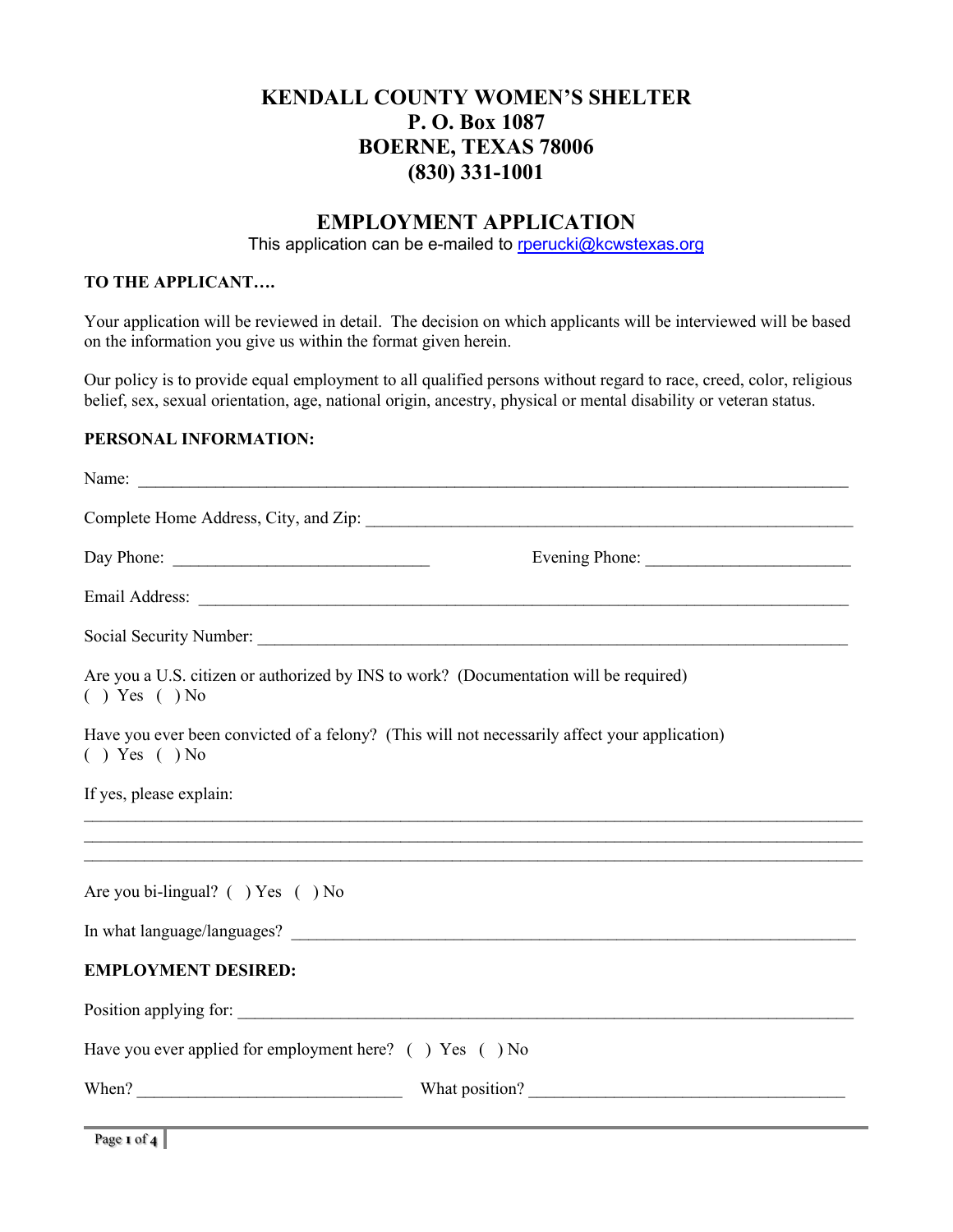| Are you presently employed? () Yes () No                                                                              |          |                     |                       |
|-----------------------------------------------------------------------------------------------------------------------|----------|---------------------|-----------------------|
| May we contact your present employer? () Yes () No                                                                    |          |                     |                       |
|                                                                                                                       |          |                     | Position:             |
|                                                                                                                       |          |                     |                       |
| Are you willing to travel? () Yes () No                                                                               |          |                     |                       |
| Do you have an automobile? () Yes () No                                                                               |          |                     |                       |
|                                                                                                                       |          |                     |                       |
| Can you provide proof of auto insurance? () Yes () No                                                                 |          |                     |                       |
|                                                                                                                       |          |                     |                       |
| <b>EDUCATION:</b>                                                                                                     |          |                     |                       |
|                                                                                                                       |          |                     |                       |
| Graduate? () Yes () No                                                                                                |          | GED? ( ) Yes ( ) No |                       |
| College                                                                                                               | Location |                     | Degree Obtained/Major |
|                                                                                                                       |          |                     |                       |
| <u> 1989 - Johann Barbara, martin amerikan basal dan berasal dalam basal dalam basal dalam basal dalam basal dala</u> |          |                     |                       |
| Please list any scholastic honors received and offices held in school:                                                |          |                     |                       |
|                                                                                                                       |          |                     |                       |
|                                                                                                                       |          |                     |                       |
| Are you planning to continue your studies? $( )$ Yes $( )$ No                                                         |          |                     |                       |
| If yes, where and what courses of study?                                                                              |          |                     |                       |
|                                                                                                                       |          |                     |                       |
|                                                                                                                       |          |                     |                       |

### **WORK EXPERIENCE:**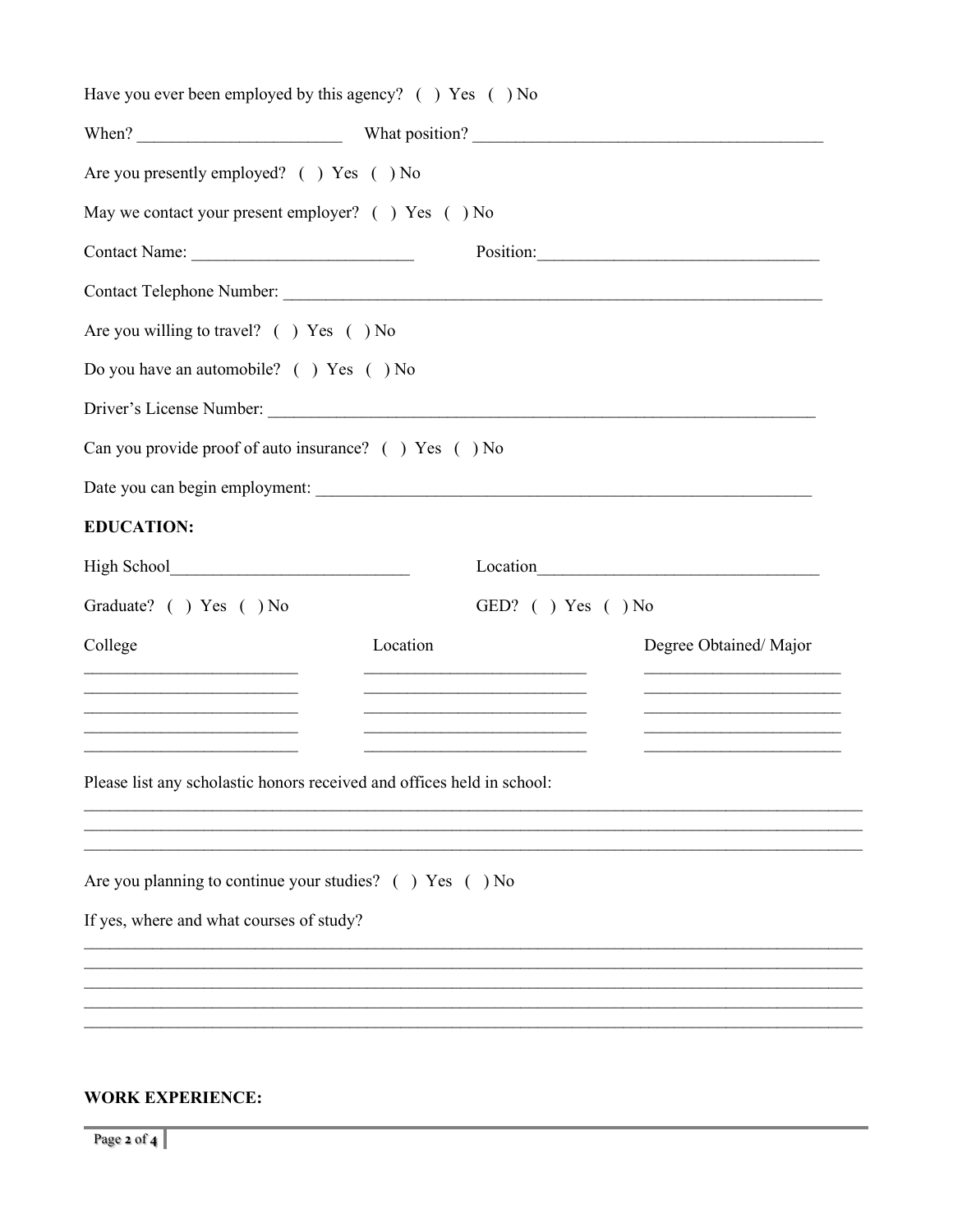Please list employment for the last five-(5) years starting with most recent employment.

| Agency Name                                                                                                                      |  |  |  |
|----------------------------------------------------------------------------------------------------------------------------------|--|--|--|
|                                                                                                                                  |  |  |  |
|                                                                                                                                  |  |  |  |
|                                                                                                                                  |  |  |  |
|                                                                                                                                  |  |  |  |
|                                                                                                                                  |  |  |  |
|                                                                                                                                  |  |  |  |
| Agency Name                                                                                                                      |  |  |  |
| Address                                                                                                                          |  |  |  |
|                                                                                                                                  |  |  |  |
|                                                                                                                                  |  |  |  |
|                                                                                                                                  |  |  |  |
|                                                                                                                                  |  |  |  |
| Agency Name                                                                                                                      |  |  |  |
| Address                                                                                                                          |  |  |  |
|                                                                                                                                  |  |  |  |
|                                                                                                                                  |  |  |  |
|                                                                                                                                  |  |  |  |
|                                                                                                                                  |  |  |  |
|                                                                                                                                  |  |  |  |
| Agency Name<br>Address                                                                                                           |  |  |  |
|                                                                                                                                  |  |  |  |
|                                                                                                                                  |  |  |  |
|                                                                                                                                  |  |  |  |
|                                                                                                                                  |  |  |  |
|                                                                                                                                  |  |  |  |
| Agency Name                                                                                                                      |  |  |  |
| Address<br><u> 1989 - Johann Stoff, deutscher Stoff, der Stoff, der Stoff, der Stoff, der Stoff, der Stoff, der Stoff, der S</u> |  |  |  |
|                                                                                                                                  |  |  |  |
| Responsibilities                                                                                                                 |  |  |  |
|                                                                                                                                  |  |  |  |
|                                                                                                                                  |  |  |  |

(Attach an additional sheet if needed)